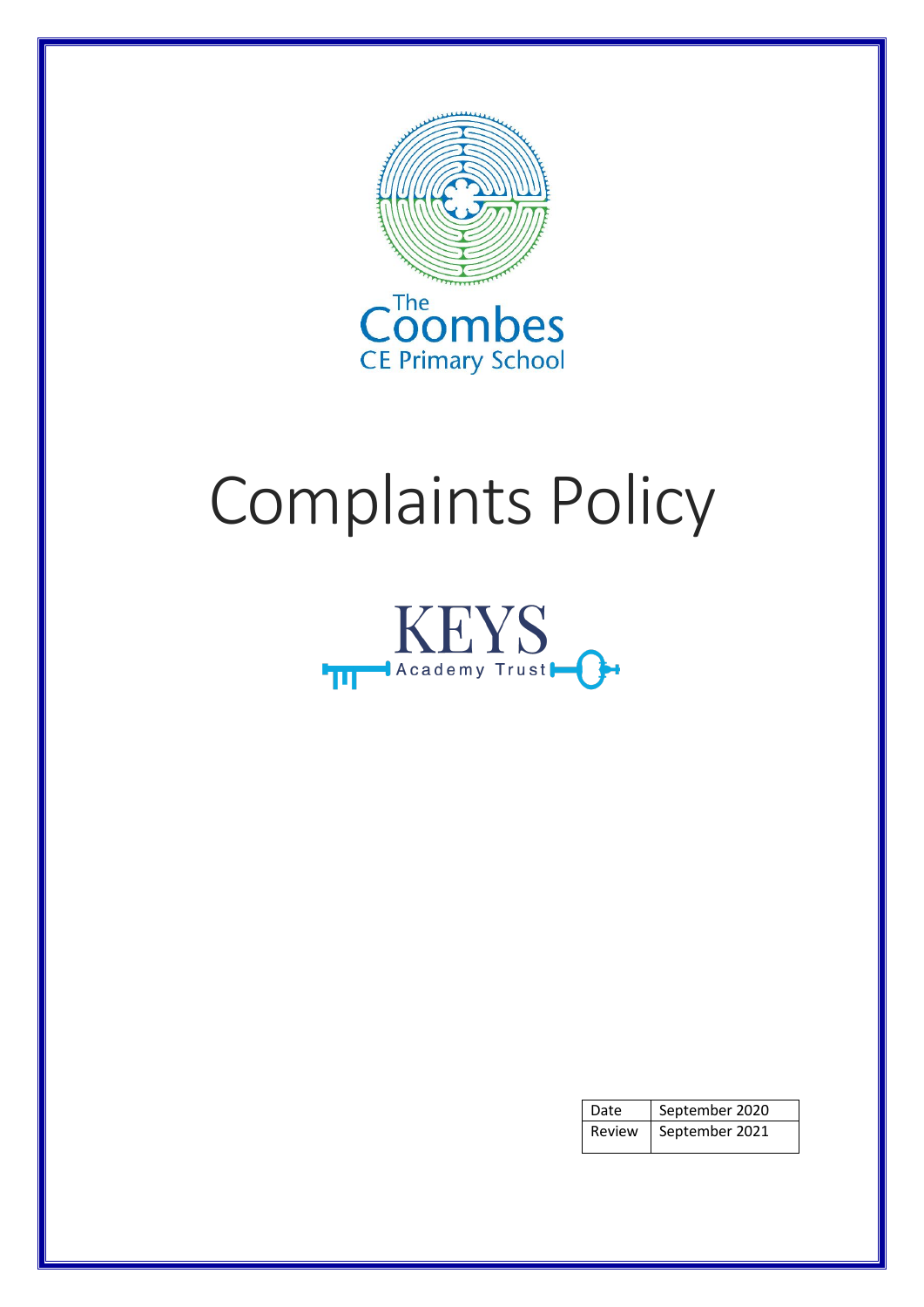## Complaints Policy for The Coombes Church of England Primary School

## **GENERAL PRINCIPLES**

The Coombes Church of England Primary School works hard to provide a good service to, and have a good relationship with pupils, parents and members of the local community. At the same time, it is recognised that on occasions an individual or group may have a complaint against a member of staff or the school itself. When a complaint occurs the following principles will apply:

- Every complaint is taken seriously
- Resolution of problems will be by informal means wherever possible
- Each complaint will be handled by the most appropriate member of staff
- Procedures will be impartial and non-adversarial
- Complaints will be dealt with as swiftly as possible
- Confidentiality will be respected at all times

## **STAGE 1 – INFORMAL PROCEDURES**

Every effort is made to resolve a concern or complaint at this stage. A phone call or a meeting with a member of staff should be sufficient to resolve most concerns. On occasion a senior member of staff might become involved to help resolve an issue. The complainant may wish to meet with the Deputy or Head Teacher to discuss their concerns. The member of staff will make clear the school's response to the concerns raised and may agree certain actions to help resolve the complaint.

Where an approach is made directly to a member of the Governors, the Governor will refer the complainant to the Deputy or Head Teacher.

## **STAGE 2 – FORMAL COMPLAINT**

Where the complainant is not satisfied with the response at stage 1, they can choose to take the matter to the formal complaints stage. They should put their complaint in writing, addressed to the Head Teacher. The person responsible for assessing the complaint and deciding the outcome is the Head Teacher. Where the complaint is about the Head Teacher, the Chair of Governors will act in this capacity. The formal complaint will be investigated and the decision conveyed in writing within 15 working days of receiving the formal complaint.

The Head Teacher/Chair of Governors can decide to:

- Dismiss the complaint in whole or part
- Uphold the complaint in whole or part
- Decide on the appropriate action to be taken to resolve the complaint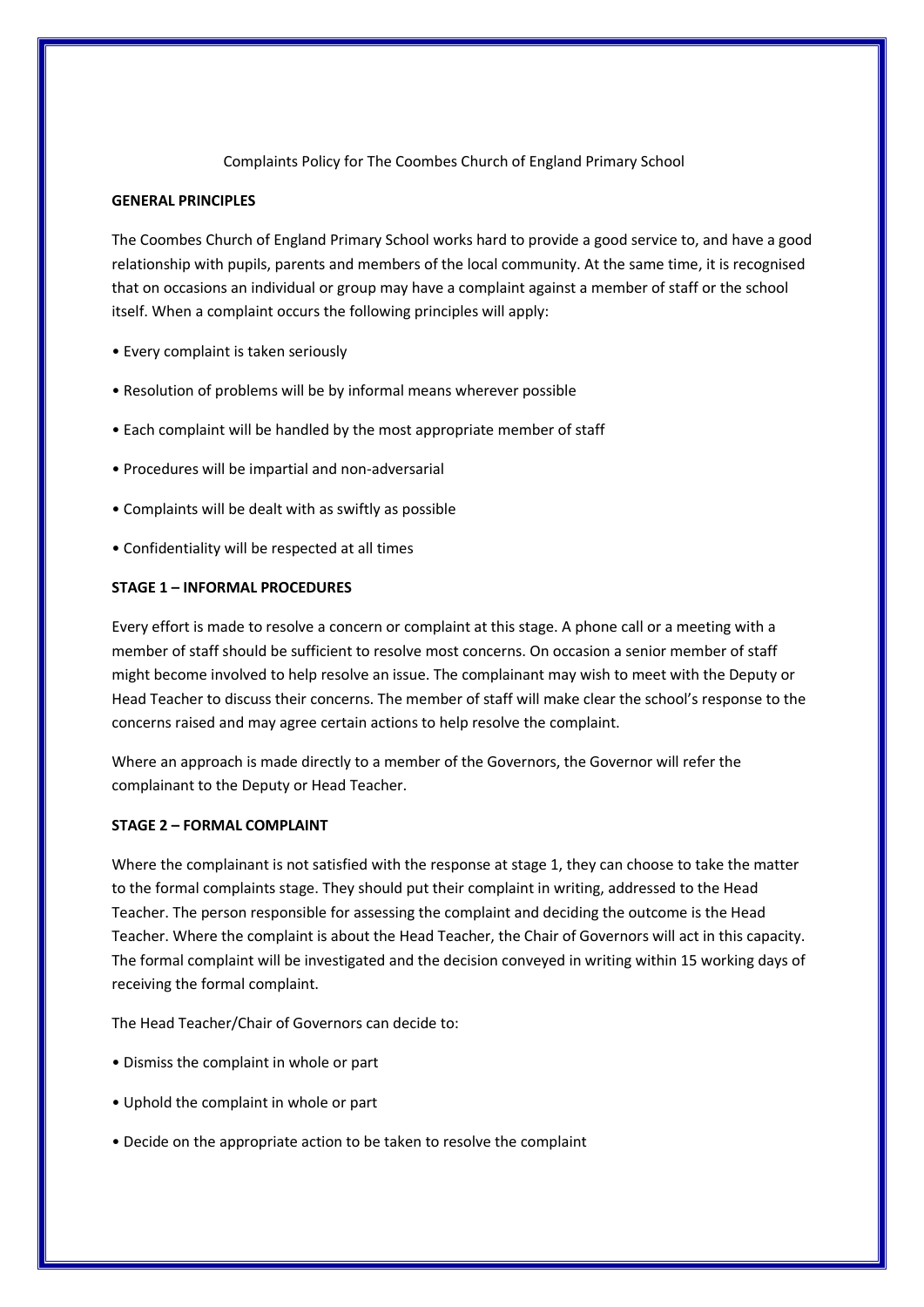• Recommend changes to the school's systems or procedures to ensure that issues of a similar nature do not recur

The number and nature of formal complaints will be reported at the next full Governors' meeting via the Head Teacher's report. No details of individuals will be contained in this report.

#### **STAGE 3/FINAL STAGE – GOVERNORS' COMPLAINTS COMMITTEE (PANEL HEARING)**

If the complainant is not satisfied with the outcome of stage 2, they can choose to take the matter to the next stage. They should request this in writing to the Chair of Governors. The Chair will convene a meeting of the Governors' complaints committee within 15 working days of receiving this letter.

The Governors' complaints committee will contain 3 or 5 members. It will not contain Governors who have had previous involvement with this complaint. It will contain 1 member who is independent of the management and running of the school.

The complainant will be invited to attend the meeting/panel hearing and may be accompanied if they wish. The complainant will be given reasonable notice of the date of the panel hearing and clear information on the process to enable them to attend will be given.

It is vital that during the meeting all parties act in a reasonable way. Any behaviour which is aggressive or threatening will not be tolerated. If a complainant behaves unacceptably they may be asked to leave the meeting.

The Governors' complaints committee can decide to:

- Dismiss the complaint in whole or part
- Uphold the complaint in whole or part
- Decide on the appropriate action to be taken to resolve the complaint

• Recommend changes to the school's systems or procedures to ensure that issues of a similar nature do not recur

Once the Complaints Committee has reached a decision the Chair will inform all parties e.g. the complainant and where relevant the person/s identified in the complaint of the decision within 5 working days. At this point it should be made clear that the complaints procedure has been exhausted. Documentation will be retained for the relevant period of time on the school premises.

Written records of all complaints, outcomes and following actions will be retained and stored securely.

Although the school will inform The Keys Academy Trust of any formal complaint the Trust will not normally deal with complaints directly or mediate. If you are not satisfied the complaints procedure has been followed, you can make this known to the Trust. However, further action can be taken only if it can be demonstrated that the correct procedure has not been followed.